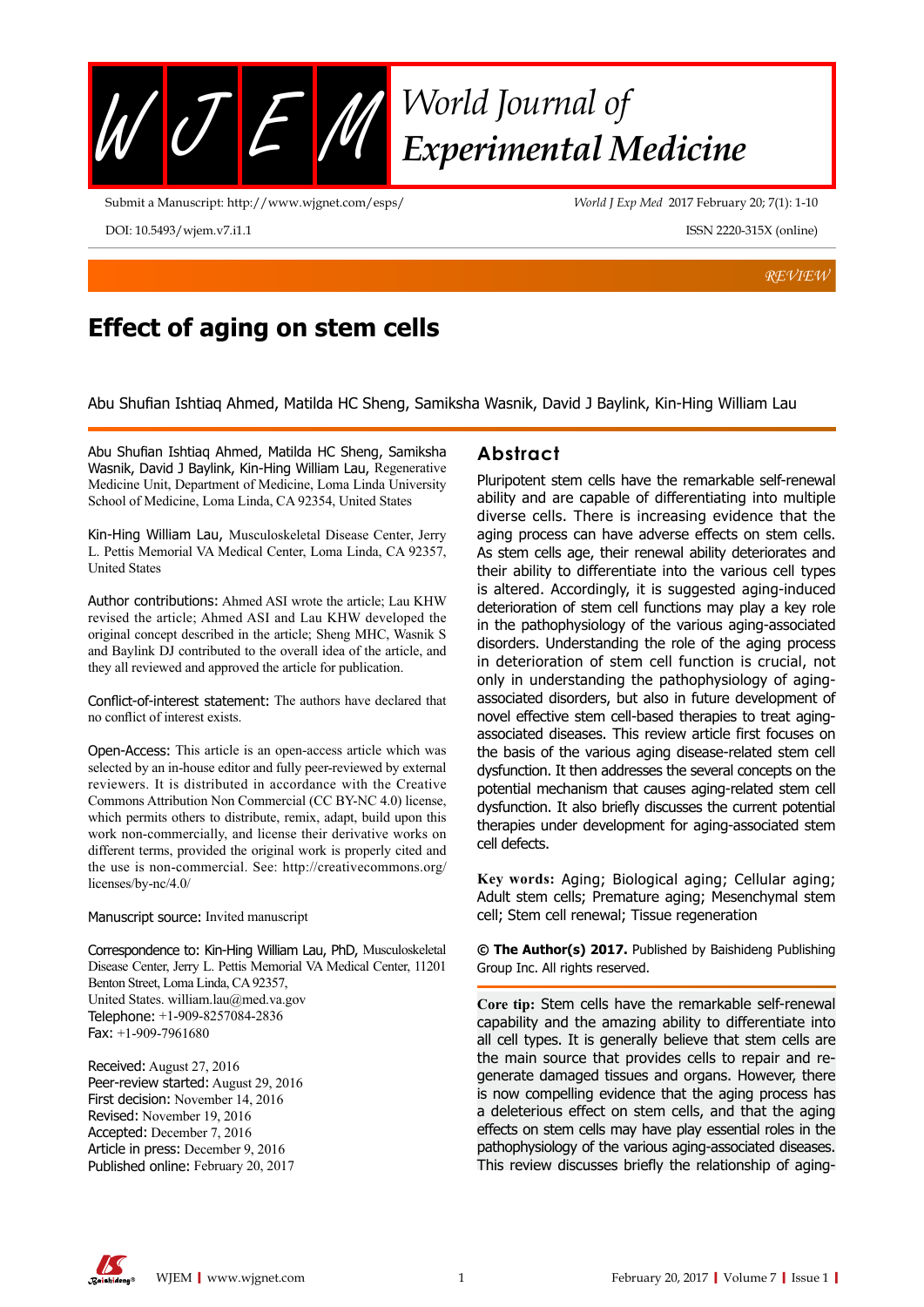associated stem cell dysfunction and the various agingassociated ailments, and several proposed concepts on the molecular mechanism of aging-related stem cell dysfunction.

Ahmed ASI, Sheng MHC, Wasnik S, Baylink DJ, Lau KHW. Effect of aging on stem cells. *World J Exp Med* 2017; 7(1): 1-10 Available from: URL: http://www.wjgnet.com/2220-315X/full/v7/ i1/1.htm DOI: http://dx.doi.org/10.5493/wjem.v7.i1.1

### **INTRODUCTION**

Aging is an unavoidable physiological consequence of the living animals. Mammalian aging is mediated by the complex cellular and organismal processes, driven by diverse acquired and genetic factors $[1]$ . Aging is among the greatest known risk factors for most human diseases $[2-5]$ , and of roughly 150000 people who die each day across the globe, about two thirds die from agerelated causes $^{[6]}$ .

In modern era, one of the emerging fields in treating human diseases is the "stem cells" research, as stem cells have the remarkable potential for use to treat a wide range of diseases. Accordingly, stem cells research has become a focal point of biomedical research since 1998, when Dr. James Alexander Thomson made the scientific breakthrough of successful generation of several embryonic stem cell lines from human blastocysts<sup>[7,8]</sup>. Stem cells are undifferentiated pluripotent cells that can give rise to all tissue types and serve as a sort of internal repair system<sup>[9]</sup>. Until the recent advance in development of induced pluripotent stem cells (iPSCs), scientists primarily worked with two kinds of pluripotent stem cells from animals and humans: Embryonic stem cells, which are isolated from the inner cell mass of blastocysts, and non-embryonic "somatic" or "adult" stem cells, which are found in various tissues $[10]$ . Because of potential ethical issues, "adult" stem cells have become the primary target.

Although stem cell science promises to offer revolutionary new ways of treating diseases, it is identified that aging affect the ability of stem (and progenitor) cells to function properly, which ultimately can lead to cell death (apoptosis), senescence (loss of a cell's power of division and growth), or loss of regenerative potential<sup>[11,12]</sup>. Aging may also shift gene functions, as reported for some genes such as, p53 and mammalian target of rapamycin (mTOR), which are beneficial in early life, but becomes detrimental later in life<sup>[13-15]</sup>. In this regard, a novel theory, namely "stem cell theory of aging", has been formulated, and it assumes that inability of various types of pluripotent stem cells to continue to replenish the tissues of an organism with sufficient numbers of appropriate functional differentiated cell types capable of maintaining that tissue's (or organ's) original function is in large part responsible for the aging process $[1]$ . In addition,

aging also compromises the therapeutic potentials of stem cells, including cells isolated from aged individuals or cells that had been cultured for many passages *in vitro*. Nevertheless, in either case, understanding the molecular mechanism involved in aging and deterioration of stem cell function is crucial in developing effective new therapies for aging- as well as stem cell malfunctionrelated diseases. In fact, given the importance of the aging-associated diseases, scientists have developed a keen interest in understanding the aging process as well as attempting to define the role of dysfunctional stem cells in the aging process.

In this review, we will first focus on the various aging disease-related stem cell dysfunction and then address the several concepts on potential mechanisms that cause aging-related stem cell dysfunction. We will also discuss current strategies for reversing age-related stem cell dysfunction. Finally, we will discuss up-to-date therapies for aging-associated stem cell defects, available-drugs, growth factors, *etc*.

## **DISEASES OF AGING FROM OLD STEM CELLS**

Adult stem cells, also known as somatic stem cells, are found throughout the body in every tissues and organs after development and function as self-renewing cell pools to replenish dying cells and regenerate damaged tissues throughout life<sup>[16]</sup>. However, adult stem cells appear to age with the person. As stem cells age, their functional ability also deteriorates $^{[12,17]}$ . Specifically, this regenerative power appears to decline with age, as injuries in older individuals heal more slowly than in childhood. For example, healing of a fractured bone takes much longer time in elderly than in young individuals $^{[18-21]}$ . There is a substantial amount of evidence showing that deterioration of adult stem cells in the adult phase can become an important player in the initiation of several diseases in aging $[22,23]$ . The following is some of the examples of aging-associated effects on stem cells.

Neural stem cells (NSCs) are multipotent and selfrenewing cells and located primarily in the neural tissues. In response to a complex combination of signaling pathways, NSCs differentiate into various specific cell types locally in the central nervous system (CNS), like neurons, astrocytes, and oligodendrocytes<sup>[24]</sup>. NSCs in humans maintain brain homeostasis and it continuously replenishes new neurons, which are important for cognitive functions<sup>[25,26]</sup>. However, there is now strong evidence for the aging-associated cognitive deficits, such as olfactory dysfunction, spatial memory deficits, and neurodegenerative disorders, which are caused by deterioration of NSC proliferation and differentiation and enhanced NSC senescence as a consequence of aging<sup>[27,28]</sup>.

Mesenchymal stem cells (MSCs) are multipotent stromal cells that can differentiate into cells of mesenchyme tissues, including osteoblasts (bone cells)<sup>[29]</sup>, chondrocytes (cartilage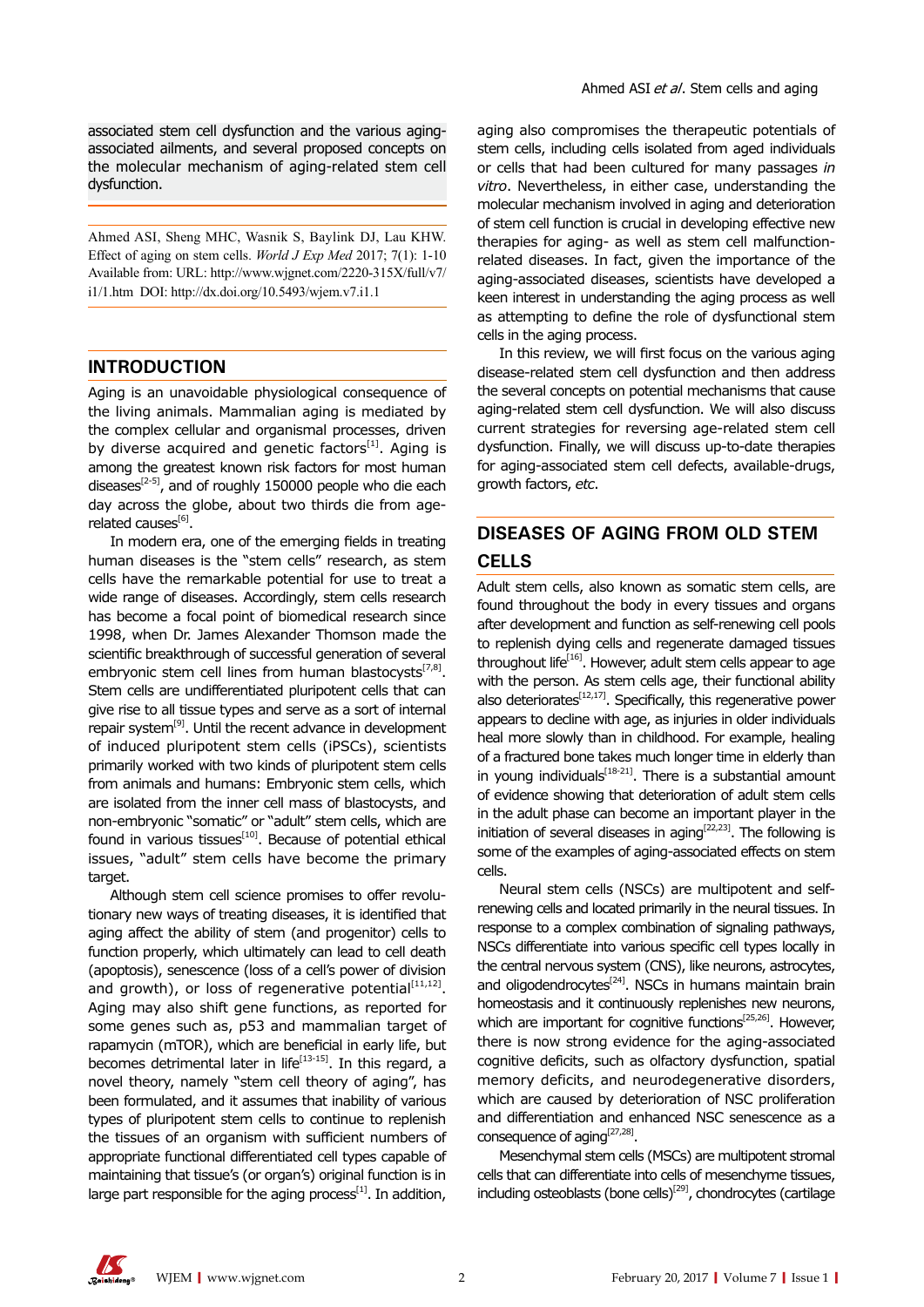cells)<sup>[30]</sup>, myocytes (muscle cells)<sup>[31]</sup> and adipocytes (fat  $\text{cells}$ <sup>[32]</sup>. MSCs were first isolated from the bone marrow of guinea pigs in 1970's and after that it was isolated from almost every organ in mice including fat, liver, spleen, pancreas, kidney, lung, muscle, and brain<sup>[32]</sup>. Human MSCs have also been isolated from umbilical cord tissue and cord blood, placenta, bone and joints<sup>[33]</sup>. However, the major sources of MSCs are the bone marrow-derived MSCs (BM-MSCs) and the adipose tissue-derived MSCs (A-MSCs); and they are currently the most studied MSCs<sup>[32,34]</sup>. Aging also affects MSCs in humans and in animal models as indicated by the decrease in the bone marrow MSC pool and also shifts their lineage differentiation from one that usually favors osteoblastic differentiation to one that prefers adipogenic differentiation<sup>[35]</sup>, which is largely responsible for the gradual and aging-associated shift of hematopoietic (red) marrows to fatty (yellow) marrows, and which also contributes significantly to the etiology of senile osteoporosis. It is also evident that with increasing donor age, MSCs from both bone marrow and adipose tissues have been shown to have reduced capacity to handle oxidative stress<sup>[36-38]</sup>. During the aging process, oxidative stress leads to hyperactivity of pro-growth pathways, such as insulin/IGF-1 and mTOR pathways, and the subsequent accumulation of toxic aggregates and cellular debris ultimately lead to apoptosis, necrosis, or autophagy<sup>[39]</sup>. In addition, in some non-skeletal tissues, particularly the hematopoietic system, MSCs is a key niche component for hematopoietic cells. Aging of MSCs has been shown to be detrimental with respect to this important function<sup>[35]</sup>.

Adult skeletal muscle stem cells (satellite cells) have a remarkable capacity to regenerate  $40,411$ . Similarly, their regeneration capacity declines with aging, although it is not clear whether this is due to extrinsic changes in the environment and/or to cell-intrinsic mechanisms associated to aging. This impaired regenerative capacity of skeletal muscle during aging is due to accumulation of the altered progeny, which leads to progressive deterioration of tissue structure and function, manifesting after injury or in response to the depletion of memory B cells and naive T cells in the hematopoietic system in the elderly<sup>[41-44]</sup>.

Hematopoietic stem cells (HSCs) are the blood-forming stem cells through the process of hematopoiesis $[45]$ . They are located in the red bone marrow within marrow cavity of most bones. HSCs also produce immune cells of the body. Since blood cells are responsible for constant maintenance and immune protection of every cell type of the body, the constant production of billions of new blood cells each day by HSCs is very important for mammal life. HSC-derived monocytes can give rise to osteoclasts, macrophage and granulocyte. Osteoclasts are giant cells with numerous nuclei that work in synergy with osteoblasts through complicated bone coupling mechanisms to maintain bone homeostasis<sup>[35,46]</sup>. All these activities of HSCs are carefully modulated by a complex interplay between cell-intrinsic mechanisms and cellextrinsic factors produced by the microenvironment; and aging altered this fine-tuned regulatory network, leading to aberrant HSC cell cycle regulation, degraded HSC function, and hematological malignancy $[47]$ .

## **MECHANISM FOR FUNCTIONAL DETERIORATION OF STEM CELL IN AGING**

There are several potential mechanisms that are believed to contribute to the aging-associated stem cell dysfunction; and they probably are in part responsible for many aging-associated diseases. Figure 1 proposes some of the contributing factors/mechanisms that could be responsible for the aging-induced deterioration of stem cell functions and aging-associated diseases. This section summarizes some of these contributing factors/ mechanisms and their potential roles in the aging effect on stem cells.

### *Microenvironment*

Aging is characterized by common environmental conditions, such as hormonal, immunologic, and metabolic disorders[48-50] and these are considered as the critical microenvironmental factors affecting stem cell functions. Changes in these microenvironmental factors in response to aging are believed to be responsible for the changes in stem cell function with aging<sup>[51]</sup>. It has been shown that potentially underlying aging-related tissue degeneration, such as osteoporosis, could be due to impaired MSCs by surrounding micro-environmental pathologic factors<sup>[52,53]</sup>. It has also been shown that in mammals, metabolic alterations of hyperglycemia and hyperinsulinemia are important pathologic factors in aging and in MSC dysfunction<sup>[54]</sup>. However, the molecular mechanism in mediating stem cells dysfunction by microenvironmental signals is not yet fully understood.

Cells produce soluble (endocrine or paracrine) factors necessary for information exchange among cells of distant tissues and/or within the same organ $[51]$ . Aging cells can influence an organ or tissue by secreting soluble endocrine or paracrine factors. Accordingly, aging of the endocrine glands has known to result in hormonal disturbances<sup>[50,55]</sup>, which ultimately affects normal function and or differentiation of the stem cells. In humans, sex hormones, especially estrogen, are the most prominent endocrine factors that change with aging, and sex hormones discordance often leads to several significant diseases. Estrogen insufficiency also induces the biased differentiation of MSCs to adipocytes over osteoblasts<sup>[50,56,57]</sup>. Agingrelated elevation in circulating levels of proinflammatory cytokines, such as interleukin 6 (IL-6) and tumor necrosis factor α (TNF-α), can also cause differentiation disorders of  $MSCs^{[58,59]}$ .

### *DNA damage and telomere shortening*

In mammals, spontaneous and extrinsic mutational

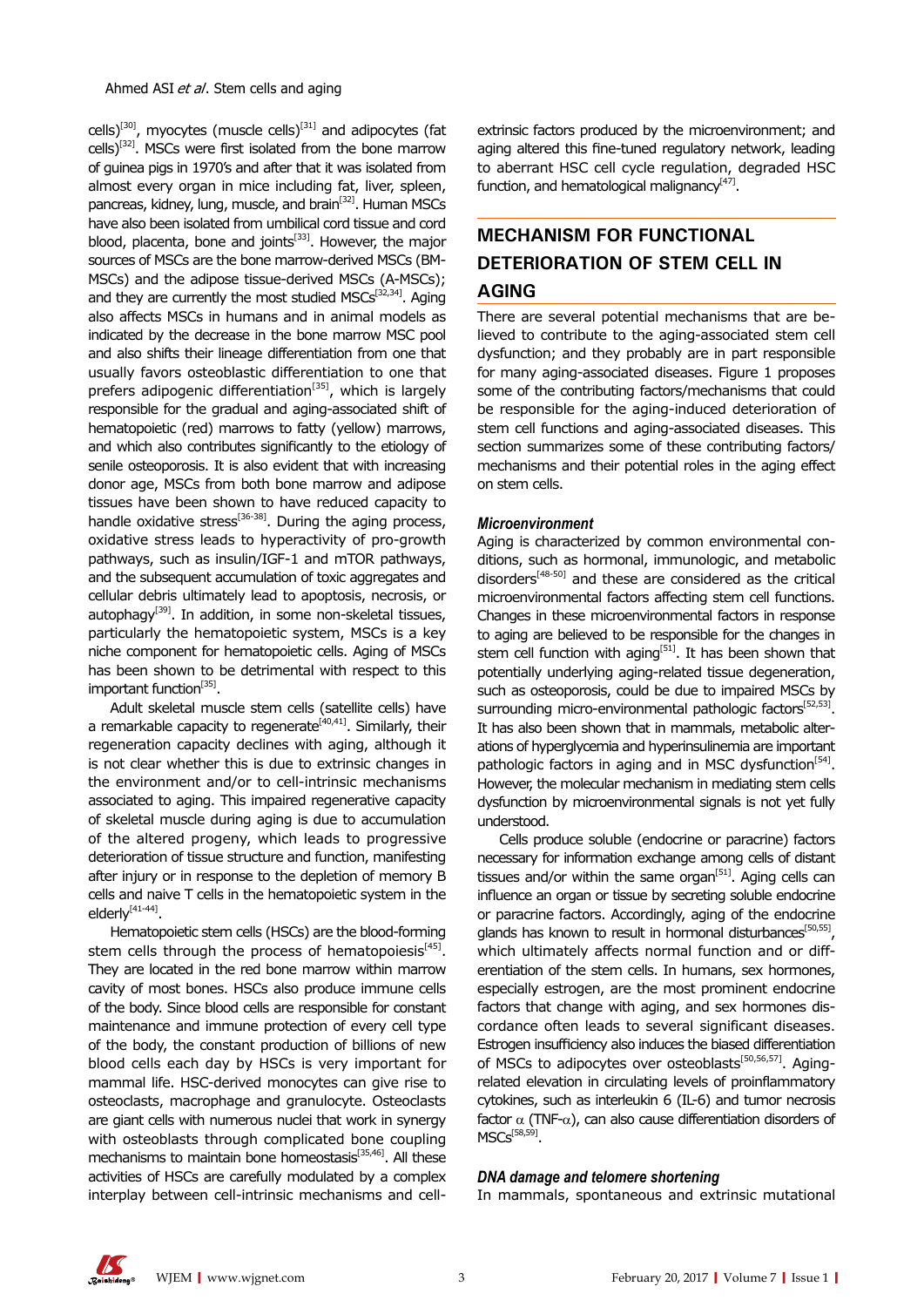

**Figure 1 A proposed mechanism for the aging-induced deterioration of stem cell functions and aging-associated diseases.** ROS: Reactive oxygen species.

events occur on DNA on daily basis. While most of the damaged DNAs are repaired by normal DNA repair mechanism, some of the mutated DNAs appear to escape from the repair mechanism and accumulate over time. Accordingly, there would be a significant accumulation of mutated or damaged DNAs in aging cells compared to young cells. The accumulation of damaged DNA may in part be responsible for the various cellular events of the aging process. In fact, this "mutational theory" is one of the earliest theories of the aging process $[15]$ . DNA damage can be caused by environmental factors, like UV irradiation, and also can be the consequence of the cell's own metabolic processes [*e.g*., generating reactive oxygen species (ROS)] that tend to accumulate with  $time^{[60]}$ . DNA damage impaired stem-cell function in aging, which has been documented by the study that HSCs derived from aged mice harbored significant alterations in their DNA repair response<sup>[1,17]</sup>. DNA-repair proteins, such as FANCD1<sup>[61]</sup>, MSH2<sup>[62]</sup> or ERCC1<sup>[63]</sup>, are found to be deficient in adult mice with significant functional defects of HSCs and the dysfunction of MSCs in aging led to leukemia and aging-associated remodeling $[64]$ . In addition, measures of DNA damage in HSCs, such as histone H2AX phosphorylation and comet tails, were also found to be increased with advancing age<sup>[65,66]</sup>. In satellite cells, H2AX phosphorylation was also accumulated with increasing  $aqe^{[67]}$ .

Premature aging can be resulted from defects in the DNA repair and telomerase pathway components in humans and mice<sup>[68]</sup>. In aging diseases, there has been significant interest in the telomere shortening that is now being used as a hallmark of aging, to which even stem cells are not immune $[1,17]$ . A telomere is a

region of repetitive nucleotide sequences at each end of a chromosome. It protects genome from nucleolytic degradation, unnecessary recombination, repair, or fusion with neighboring chromosomes<sup>[69]</sup>. Although stem cells express telomerase, the telomeres of HSCs, MSCs, NSCs, HFSCs and GSCs do shorten with age<sup>[70-72]</sup>. When telomeres become critically short, the cell becomes senescent, it ceases to divide and may undergo apoptosis. In fact, many aging-associated diseases, like the increased cancer risk<sup>[73,74]</sup>, coronary heart disease<sup>[75-77]</sup>, heart failure<sup>[78]</sup>, diabetes<sup>[79]</sup>, and osteoporosis<sup>[80]</sup>, are caused by accelerated telomere shortening. Despite considerable evidence that telomere shortening causes reduction in life span, the telomere shortening concept of aging is still somewhat controversial, since laboratory mice lacking telomerase RNA component (TERC) showed no obvious abnormal phenotypes even after five generations $[81,82]$ .

### *Mitochondrial dysfunction*

Mitochondria are ubiquitous intracellular organelles in mammals and are the main source of cellular adenosine triphosphate (ATP) that plays a central role in a variety of cellular processes. As mitochondria produce about 90% of cellular energy, the aging-related ROS generation, disruption in  $Ca<sup>2+</sup>$  homeostasis, and increased cell apoptosis are three causes of mitochondria dysfunction that directly affects aging-related diseases $[83]$ . In fact, there have been many studies suggesting a direct relationship between mitochondrial dysfunction and human stem cell aging<sup>[84-87]</sup>. Accordingly, in several cell systems, mitochondrial dysfunction has been shown to lead to respiratory chain dysfunction, which may be the result of the accumulation of mutations in mitochondrial DNA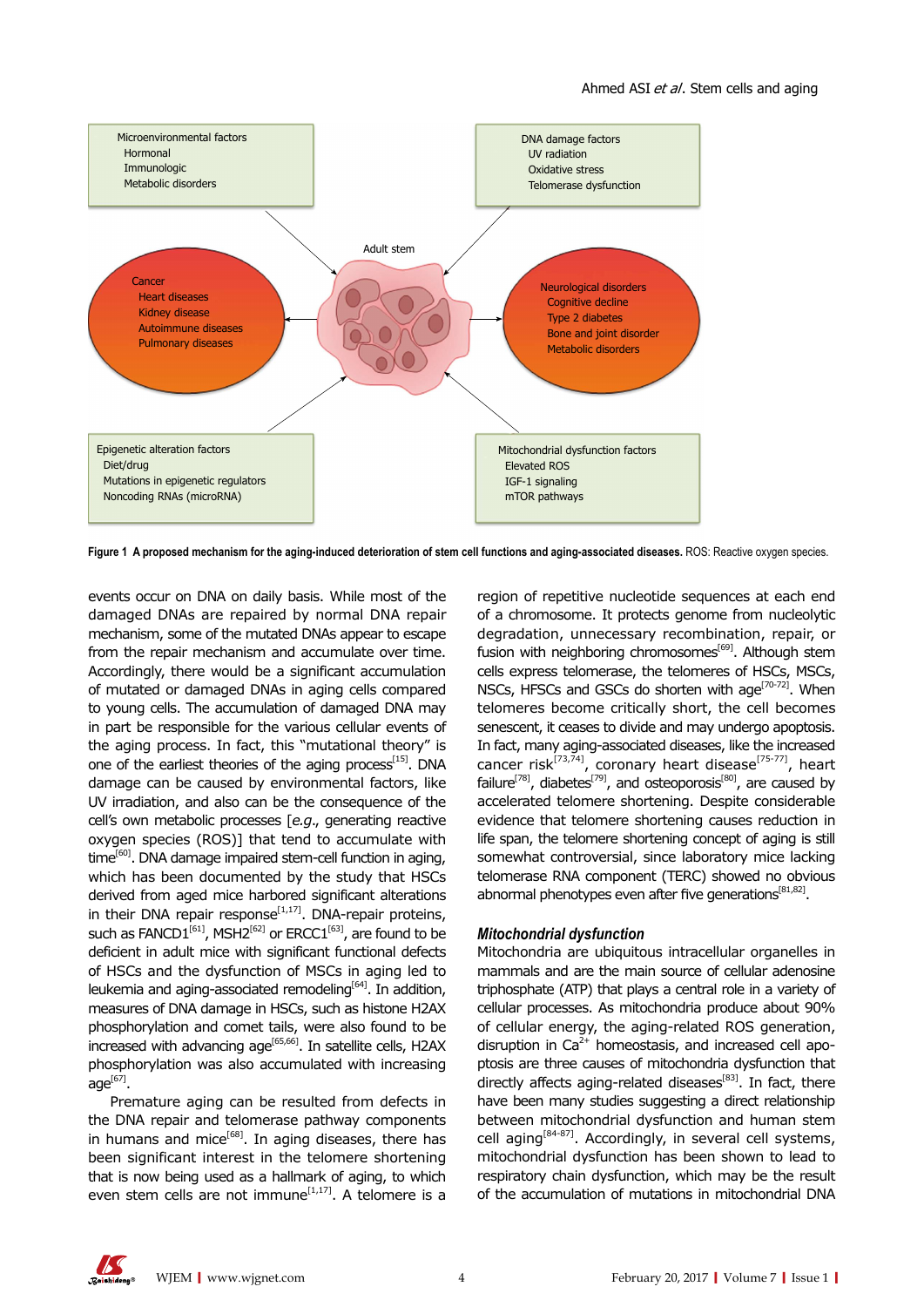(mtDNA)[88]. The elevated ROS in aging is mainly due to mtDNA mutation, as mitochondria is the primary cellular sources of ROS<sup>[89]</sup>. In addition, it has been confirmed that mitochondrial aging interact with other cellular pathways of aging, such as the IGF-1 signaling and the mTOR pathways, which presumed to play a major role in aging[90,91].

### *Epigenetic alteration*

Epigenetics refer to changes in gene expression, which are heritable through modifications without affecting the DNA sequence. It has also been defined more broadly as the dynamic regulation of gene expression by sequence-independent mechanisms, including but not limited to changes in DNA methylation and histone modifications[92-94]. Epigenetic marks in stem cells are transmitted heritably to their daughter cells, priming lineage-specific loci for modification in downstream progenies<sup>[95]</sup>. Stem cell fates are regulated by epigenetic modifications of DNA that establish the memory of active and silent gene states<sup>[96,97]</sup>. Aberrant epigenetic regulation affects the organismal aging<sup>[98]</sup>, age-associated dysfunction of stem cells, and predisposition to hematological cancers development<sup>[99]</sup>. For instance, DNA methylation specific to regions of the genome that are important for lineagespecific gene expression increased in aging  $HSCs<sup>[100]</sup>$  and the perturbations of their histone modifications (H3K4me3) may impair its self-renewal genes $\overline{S}^{[101]}$ . It has also been reported that mutations in epigenetic regulators, such as DNMT3a, TET2, and ASXL1, are frequently found in myeloid neoplasia $[102]$ . Since most of the chromatin changes are intrinsically reversible, epigenetic alterations are therefore considered good therapeutic targets for molecular effectors and thereby are potential therapies for certain distinct pathologies $[103,104]$ . Therefore, there has been immense interest in understanding these genomescale regulatory mechanisms that lead to impaired gene expression, and that contribute to the decline of stem cell and tissue function with age.

MicroRNAs (miRNAs) are another key class of epigenetic mediators of stem cell dysfunction. They are a class of small noncoding RNAs composed of 18- to 25-bp nucleotides<sup>[105]</sup> that functions in RNA silencing and posttranscriptional regulation of gene expression $[106-109]$ . It plays an important role in regulating stem cell self-renewal and differentiation by repressing the translation of selected mRNAs in stem cells and differentiating daughter cells $^{[110]}$ . In fact, non-coding RNA-mediated regulatory events as a part of the epigenetic mechanism to modulate mRNA degradation and/or protein translation that play important role in development and disease state $[111]$ . MiRNAs, such as miR-17, regulates osteoblast differentiation of  $MSCs^{[112-114]}$ . MiR-290–295 cluster seems to promote embryonic stem cell differentiation, self-renewal, and maintenance of pluripotency<sup>[110,115]</sup>. Moreover, recent findings show the involvement of miRNAs in senescence manipulation. These findings have led to the suggested use of these miRNAs as clinical biomarkers of stem cell senescence and their

potentiality<sup>[116]</sup>.

## **THERAPEUTIC APPROACHES FOR THE TREATMENT OF AGING-INDUCED STEM CELL DYSFUNCTION**

In recent years with increasing understanding of stem cell behavior in different niche of the body offers promise for the development of potential therapeutic approaches to treat aging-associated dysregulation of adult stem cells and aging-related diseases. Some of the potential therapeutic approaches for the treatment of age-related stem cell dysfunction are discussed below.

### *Parabiosis*

The concept of parabiosis is not new; however, in the past decade its role in reversing the effects of aging and enhancing rejuvenation has gathered substantial momentum. Recent findings suggest that aging-related cellular dysfunctions can be repaired successfully by modulating the molecular architecture of the tissue environment rather than inducing cell intrinsic changes alone $^{[117]}$ . Therefore, the effects of aging in an old individual can be modulated or reversed by the circulatory or systemic factors derived from the young blood through anatomical joining, parabiosis<sup>[40]</sup>. The fascinating results of parabiosis have been reported to rejenuvate brain<sup>[118]</sup>, muscles<sup>[67]</sup>, and liver tissues in the aged animals<sup>[119]</sup>. In skeletal muscle regeneration, serum derived from young mice activated the Notch signaling pathway and regulated the satellite cells proliferation of old mice *in vitro*<sup>[119]</sup>. In aged mice, through the parabiosis approach, systemic factors from young mice successfully reversed inefficient CNS remyelination, a regenerative process of CNS that produces new myelin sheaths from adult stem cells<sup>[118]</sup>. Despite the promising outcomes in animal models, there is persistence of contradiction in functions of factors identified in prominent parabiosis studies, rendering the concept highly controversial for use in humans. For instance, growth differentiation factor 11 (GDF-11) has been reported to show both positive<sup>[67]</sup> and negative  $corelations<sup>[120]</sup>$  with stem cell aging.

### *Retrotansposons*

Retrotansposons are mobile DNA elements that can induce genetic instability and have been reported to be a cause of cellular dysfunction during aging<sup>[121]</sup>. The long interspaced nuclear elements (L1) are 6-kb long retrotransposons that code for RNA binding protein and endonuclease protein. There are 500000 copies of L1 elements in the human genome, and approximately 100 of such active elements replicated to induce genomic instabilities and to increase the risk of DNA damage. Elevated activity of L1 has been reported in aging-related pathological conditions<sup>[122]</sup>. The link between SIRT-6 (an important marker of longevity) and L1 offered more direct evidence for the role of L1 in aging-related genomic complications. SIRT6 are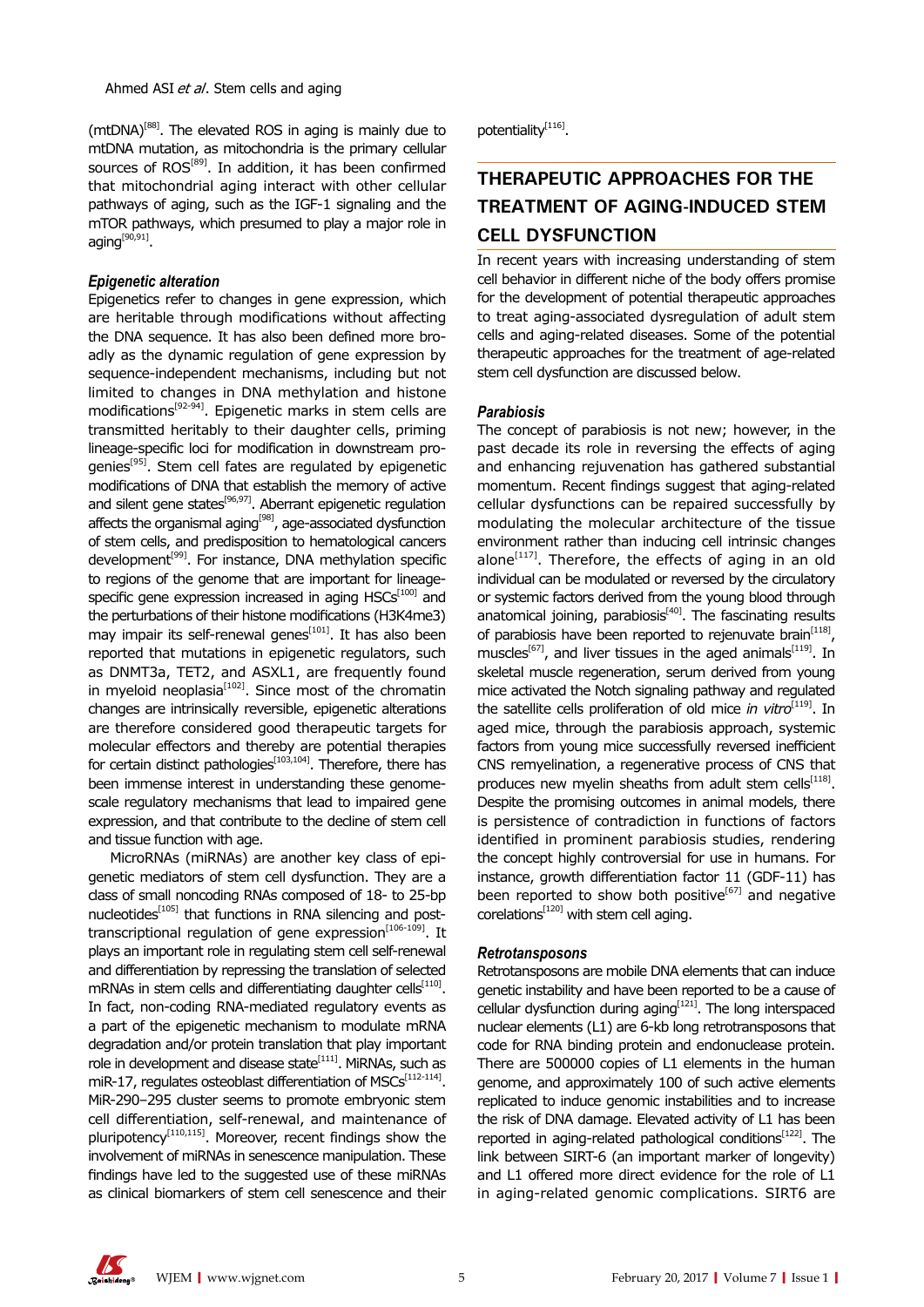known to repress the activity of L1 retrotransposons $^{[123]}$ . DNA damage-induced mobilization of SIRT6 to the site of repair and subsequent repression of L1 have been contemplated in the development of therapeutics for agerelated neurological pathologies, such as dementia and cancer<sup>[124]</sup>. Suppression of L1 activity by overexpression of SIRT6 in senescence cells delayed the onset of L1-induced pathological conditions. High caloric diet activated the SIRT1 activity and has been reported to protect the animal from premature aging in Cockayne syndrome<sup>[125]</sup>, whereas in the case of the mouse Alzheimer's disease model the caloric restriction slowed down the disease progression  $[126]$ . Other than modulation of SIRT6 expression, inhibition of reverse transcriptase (a critical enzyme for the L1 replication) is another way to attenuate L1 activity $[127]$ . Several small non-coding RNAs, such as pi-RNAs, si-RNAs and L1 specific small RNAs, have also been reported to regulate the silencing of retrotransposons element activity in mouse germ cells and in aging human somatic cells $^{[127]}$ .

### *Cellular reprogramming towards iPSCs*

iPSCs are a type of pluripotent stem cell that can be generated directly from adult cells and the recent advances in this area have opened up many gateways for the research in cell-based therapeutics $[128]$ . Cellular reprogramming of aged somatic cells towards iPSC enables the editing and resetting of the cellular clock by removing the characteristic feature of aging. The ability to derive iPSCs from aging-related pathological cells have enabled investigators to develop recombination-based therapeutic approaches to edit genetic defects responsible of premature and accelerated aging. The reprogramming of aged somatic cells to target stem can be used as an alternative source to get cells for transplantation and for genetic editing. Recent studies show encouraging effects of reprogramming in rejuvenation of senescent cells, as evident by elongated telomeres and reduced oxidative stress<sup>[129]</sup>. Human iPSC-based models for aging-related degenerative diseases have been tested to understand the disease dynamics in Parkinson's disease, Alzheimer's disease and in progeroid laminopathies[130]. Valuable information from these studies has resulted in the first clinical trial for progeroid patients $[131]$ . In a mouse model of skeletal defect, human iPSC designed to express PAX7 were able to be differentiated into muscle progenitor cells that engrafted and repaired the defective dystrophin-positive myofibers formation. In case of Hutchinson-Gilford progeria syndrome (HGPS), reprogramming of HGPS fibroblasts by transduction with vectors expressing Oct4, Sox2, Klf4 and c-Myc has been reported to revert aging-associated markers, such as Lamin, to a "young" state $[132]$ .

### *Telomere lengthening*

As discussed above, the telomere length is inversely linked to the chronical age, and thus it is believed that increasing the length of telomere may increase life span. Many advanced approaches are being developed to

efficiently increase the telomere length and to protect cells from chromosome shortening. In *in vitro* cultured human cells, the delivery of RNA coding for telomereextending protein has been reported to increase the cell proliferation rate<sup>[133]</sup>. In telomere-deficient mice, genetic editing to reactivate telomerase activity has been reported to reverse the aging symptoms $[134]$ . Telomerase activation drugs and telomerase gene therapy are also alternative approaches that aim to increase the telomere length to protect the cells from premature aging  $[135,136]$ .

### **CONCLUSION**

From the various advances in stem cell research, it is clear that we grow old partly because our stem cells grow old with us. The functions of aged stem cells become impaired as the result of cell-intrinsic pathways and surrounding environmental changes. With the sharp rise in the aging-associated diseases, the need for effective regenerative medicine strategies for the aged is more important than ever. Fortunately, rapid advances in stem cell and regenerative medicine technologies continue to provide us with a better understanding of the diseases that allows us to develop more effective therapies and diagnostic technologies to better treat aged patients. However, there is a big ethical concern regarding the use of human embryos to procure embryonic stem cells and many countries already currently restrict experiments on embryos to the first 14 d. Additionally, the International Society for Stem Cell Research has issued guidelines advising researchers across the globe to stick with this 14-d window. Nevertheless, it seems that the human stem cell research in the next decade will likely bring enormous progress in the aging-associated disease therapies but may also reach a step closer to the edge of ethical concern of creation of "Frankenstein".

### **REFERENCES**

- 1 **Sharpless NE**, DePinho RA. How stem cells age and why this makes us grow old. *Nat Rev Mol Cell Biol* 2007; **8**: 703-713 [PMID: 17717515 DOI: 10.1038/nrm2241]
- 2 **Dillin A**, Gottschling DE, Nyström T. The good and the bad of being connected: the integrons of aging. *Curr Opin Cell Biol* 2014; **26**: 107-112 [PMID: 24529252 DOI: 10.1016/j.ceb.2013.12.003]
- 3 **Shane Anderson A**, Loeser RF. Why is osteoarthritis an age-related disease? *Best Pract Res Clin Rheumatol* 2010; **24**: 15-26 [PMID: 20129196 DOI: 10.1016/j.berh.2009.08.006]
- 4 **Reeve A**, Simcox E, Turnbull D. Ageing and Parkinson's disease: why is advancing age the biggest risk factor? *Ageing Res Rev* 2014; **14**: 19-30 [PMID: 24503004 DOI: 10.1016/j.arr.2014.01.004]
- 5 **Niccoli T**, Partridge L. Ageing as a risk factor for disease. *Curr Biol* 2012; **22**: R741-R752 [PMID: 22975005 DOI: 10.1016/ j.cub.2012.07.024]
- 6 **De Grey AD**. Life span extension research and public debate: societal considerations. Studies in Ethics, Law, and Technology, 2007 [DOI: 10.2202/1941-6008.1011]
- 7 **Thomson JA**, Itskovitz-Eldor J, Shapiro SS, Waknitz MA, Swiergiel JJ, Marshall VS, Jones JM. Embryonic stem cell lines derived from human blastocysts. *Science* 1998; **282**: 1145-1147 [PMID: 9804556]
- 8 **Vogel G**. Breakthrough of the year. Capturing the promise of youth. *Science* 1999; **286**: 2238-2239 [PMID: 10636772]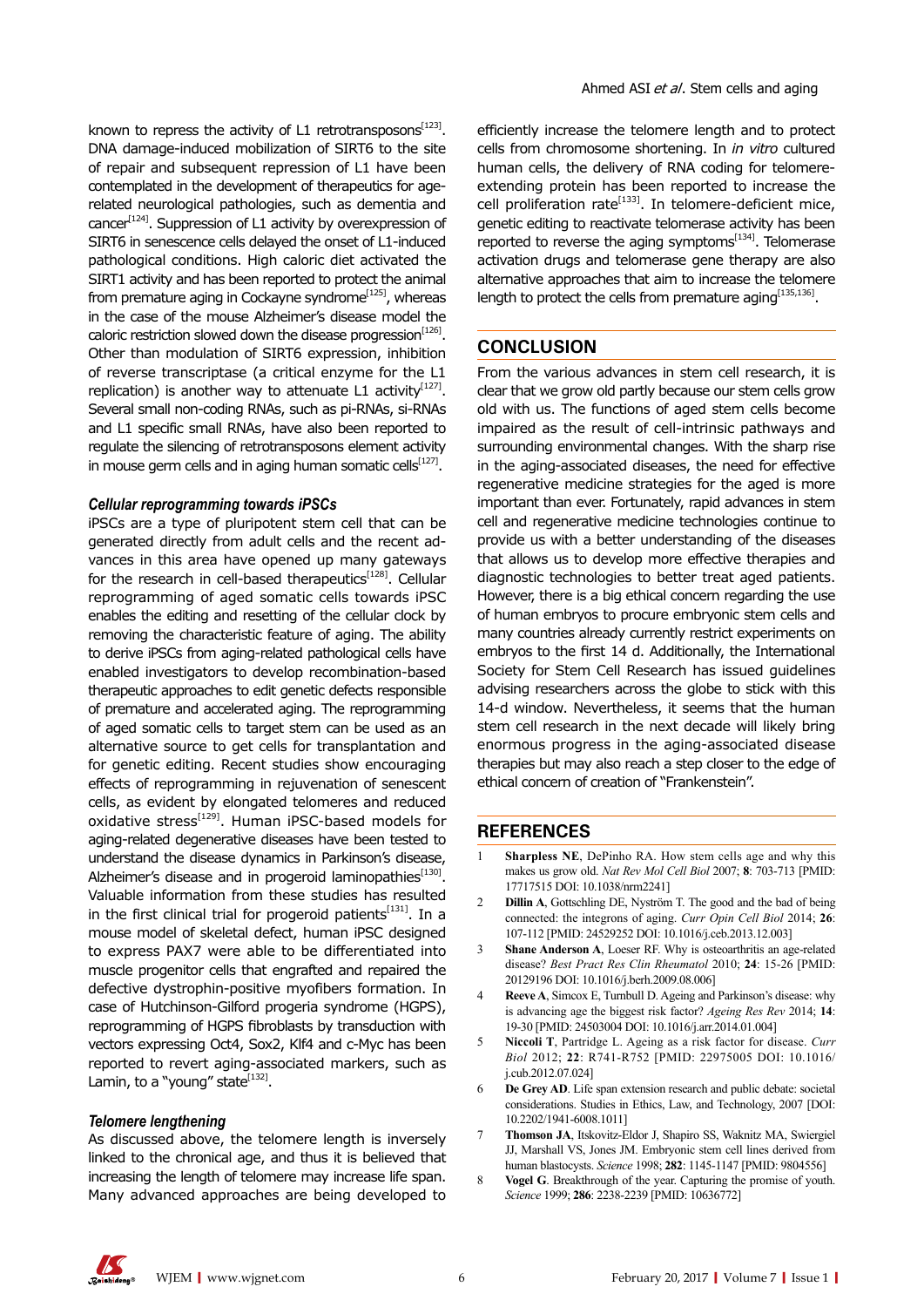- 9 **Biehl JK**, Russell B. Introduction to stem cell therapy. *J Cardiovasc Nurs* 2009; **24**: 98-103; quiz 104-105 [PMID: 19242274 DOI: 10.1097/JCN.0b013e318197a6a5]
- 10 **Marchetto MC**, Gage FH. Your brain under the microscope: the promise of stem cells. *Cerebrum* 2014; **2014**: 1 [PMID: 25009691]
- 11 **Jones DL**, Rando TA. Emerging models and paradigms for stem cell ageing. *Nat Cell Biol* 2011; **13**: 506-512 [PMID: 21540846 DOI: 10.1038/ncb0511-506]
- 12 **Oh J**, Lee YD, Wagers AJ. Stem cell aging: mechanisms, regulators and therapeutic opportunities. *Nat Med* 2014; **20**: 870-880 [PMID: 25100532 DOI: 10.1038/nm.3651]
- 13 **Kirkwood TB**. Understanding the odd science of aging. *Cell* 2005; **120**: 437-447 [PMID: 15734677 DOI: 10.1016/j.cell.2005.01.027]
- 14 **Blagosklonny MV**. Revisiting the antagonistic pleiotropy theory of aging: TOR-driven program and quasi-program. *Cell Cycle* 2010; **9**: 3151-3156 [PMID: 20724817 DOI: 10.4161/cc.9.16.13120]
- 15 **Medawar P**. An Unsolved Problem in Biology. Lewis, London. Reprinted in Medawar PB (1981). The Uniqueness of the Individual. New York: Dover, 1952
- 16 **Boyette LB**, Tuan RS. Adult Stem Cells and Diseases of Aging. *J Clin Med* 2014; **3**: 88-134 [PMID: 24757526 DOI: 10.3390/jcm3010088]
- 17 **Schultz MB**, Sinclair DA. When stem cells grow old: phenotypes and mechanisms of stem cell aging. *Development* 2016; **143**: 3-14 [PMID: 26732838 DOI: 10.1242/dev.130633]
- 18 **Ho AD**, Wagner W, Mahlknecht U. Stem cells and ageing. The potential of stem cells to overcome age-related deteriorations of the body in regenerative medicine. *EMBO Rep* 2005; **6 Spec No**: S35-S38 [PMID: 15995659 DOI: 10.1038/sj.embor.7400436]
- 19 **Sousounis K**, Baddour JA, Tsonis PA. Aging and regeneration in vertebrates. *Curr Top Dev Biol* 2014; **108**: 217-246 [PMID: 24512711 DOI: 10.1016/B978-0-12-391498-9.00008-5]
- 20 **Paxson JA**, Gruntman A, Parkin CD, Mazan MR, Davis A, Ingenito EP, Hoffman AM. Age-dependent decline in mouse lung regeneration with loss of lung fibroblast clonogenicity and increased myofibroblastic differentiation. *PLoS One* 2011; **6**: e23232 [PMID: 21912590 DOI: 10.1371/journal.pone.0023232]
- 21 **Keller K**, Engelhardt M. Strength and muscle mass loss with aging process. Age and strength loss. *Muscles Ligaments Tendons J* 2013; **3**: 346-350 [PMID: 24596700]
- 22 **Wagner W**, Bork S, Horn P, Krunic D, Walenda T, Diehlmann A, Benes V, Blake J, Huber FX, Eckstein V, Boukamp P, Ho AD. Aging and replicative senescence have related effects on human stem and progenitor cells. *PLoS One* 2009; **4**: e5846 [PMID: 19513108 DOI: 10.1371/journal.pone.0005846]
- 23 **Mansilla E**, Díaz Aquino V, Zambón D, Marin GH, Mártire K, Roque G, Ichim T, Riordan NH, Patel A, Sturla F, Larsen G, Spretz R, Núñez L, Soratti C, Ibar R, van Leeuwen M, Tau JM, Drago H, Maceira A. Could metabolic syndrome, lipodystrophy, and aging be mesenchymal stem cell exhaustion syndromes? *Stem Cells Int* 2011; **2011**: 943216 [PMID: 21716667 DOI: 10.4061/2011/943216]
- 24 **Alenzi FQ**, Bahkali AH. Stem cells: Biology and clinical potential. *Afr J Biotechnol* 2011; **10**: 19929-19940
- 25 **Zhu L**, Dong C, Sun C, Ma R, Yang D, Zhu H, Xu J. Rejuvenation of MPTP-induced human neural precursor cell senescence by activating autophagy. *Biochem Biophys Res Commun* 2015; **464**: 526-533 [PMID: 26159917 DOI: 10.1016/j.bbrc.2015.06.174]
- 26 **Winner B**, Kohl Z, Gage FH. Neurodegenerative disease and adult neurogenesis. *Eur J Neurosci* 2011; **33**: 1139-1151 [PMID: 21395858 DOI: 10.1111/j.1460-9568.2011.07613.x]
- 27 **Enwere E**, Shingo T, Gregg C, Fujikawa H, Ohta S, Weiss S. Aging results in reduced epidermal growth factor receptor signaling, diminished olfactory neurogenesis, and deficits in fine olfactory discrimination. *J Neurosci* 2004; **24**: 8354-8365 [PMID: 15385618 DOI: 10.1523/JNEUROSCI.2751-04.2004]
- 28 **Ming GL**, Song H. Adult neurogenesis in the mammalian brain: significant answers and significant questions. *Neuron* 2011; **70**: 687-702 [PMID: 21609825 DOI: 10.1016/j.neuron.2011.05.001]
- 29 **Brighton CT**, Hunt RM. Early histological and ultrastructural changes in medullary fracture callus. *J Bone Joint Surg Am* 1991; **73**: 832-847 [PMID: 2071617]
- 30 **Brighton CT**, Hunt RM. Early histologic and ultrastructural changes in microvessels of periosteal callus. *J Orthop Trauma* 1997; **11**: 244-253 [PMID: 9258821]
- 31 **Pittenger MF**, Mackay AM, Beck SC, Jaiswal RK, Douglas R, Mosca JD, Moorman MA, Simonetti DW, Craig S, Marshak DR. Multilineage potential of adult human mesenchymal stem cells. *Science* 1999; **284**: 143-147 [PMID: 10102814]
- 32 **Lin F**. Adipose tissue-derived mesenchymal stem cells: a fat chance of curing kidney disease? *Kidney Int* 2012; **82**: 731-733 [PMID: 22975993 DOI: 10.1038/ki.2012.158]
- 33 **Ma L**, Aijima R, Hoshino Y, Yamaza H, Tomoda E, Tanaka Y, Sonoda S, Song G, Zhao W, Nonaka K, Shi S, Yamaza T. Transplantation of mesenchymal stem cells ameliorates secondary osteoporosis through interleukin-17-impaired functions of recipient bone marrow mesenchymal stem cells in MRL/lpr mice. *Stem Cell Res Ther* 2015; **6**: 104 [PMID: 26012584 DOI: 10.1186/s13287-015-0091-4]
- Jones E, Schäfer R. Where is the common ground between bone marrow mesenchymal stem/stromal cells from different donors and species? *Stem Cell Res Ther* 2015; **6**: 143 [PMID: 26282627 DOI: 10.1186/s13287-015-0144-8]
- 35 **Liu H**, Xia X, Li B. Mesenchymal stem cell aging: Mechanisms and influences on skeletal and non-skeletal tissues. *Exp Biol Med*  (Maywood) 2015; **240**: 1099-1106 [PMID: 26088863 DOI: 10.1177/ 1535370215591828]
- 36 **De Barros S**, Dehez S, Arnaud E, Barreau C, Cazavet A, Perez G, Galinier A, Casteilla L, Planat-Bénard V. Aging-related decrease of human ASC angiogenic potential is reversed by hypoxia preconditioning through ROS production. *Mol Ther* 2013; **21**: 399-408 [PMID: 23070114 DOI: 10.1038/mt.2012.213]
- 37 **Sethe S**, Scutt A, Stolzing A. Aging of mesenchymal stem cells. *Ageing Res Rev* 2006; **5**: 91-116 [PMID: 16310414 DOI: 10.1016/ j.arr.2005.10.001]
- 38 **Stolzing A**, Jones E, McGonagle D, Scutt A. Age-related changes in human bone marrow-derived mesenchymal stem cells: consequences for cell therapies. *Mech Ageing Dev* 2008; **129**: 163-173 [PMID: 18241911 DOI: 10.1016/j.mad.2007.12.002]
- 39 **Haines DD**, Juhasz B, Tosaki A. Management of multicellular senescence and oxidative stress. *J Cell Mol Med* 2013; **17**: 936-957 [PMID: 23789967 DOI: 10.1111/jcmm.12074]
- 40 **Brack AS**, Muñoz-Cánoves P. The ins and outs of muscle stem cell aging. *Skelet Muscle* 2016; **6**: 1 [PMID: 26783424 DOI: 10.1186/ s13395-016-0072-z]
- 41 **García-Prat L**, Sousa-Victor P, Muñoz-Cánoves P. Functional dysregulation of stem cells during aging: a focus on skeletal muscle stem cells. *FEBS J* 2013; **280**: 4051-4062 [PMID: 23452120 DOI: 10.1111/febs.12221]
- 42 **Shefer G**, Wleklinski-Lee M, Yablonka-Reuveni Z. Skeletal muscle satellite cells can spontaneously enter an alternative mesenchymal pathway. *J Cell Sci* 2004; **117**: 5393-5404 [PMID: 15466890 DOI: 10.1242/jcs.01419]
- Taylor-Jones JM, McGehee RE, Rando TA, Lecka-Czernik B, Lipschitz DA, Peterson CA. Activation of an adipogenic program in adult myoblasts with age. *Mech Ageing Dev* 2002; **123**: 649-661 [PMID: 11850028]
- 44 **Brack AS**, Conboy MJ, Roy S, Lee M, Kuo CJ, Keller C, Rando TA. Increased Wnt signaling during aging alters muscle stem cell fate and increases fibrosis. *Science* 2007; **317**: 807-810 [PMID: 17690295 DOI: 10.1126/science.1144090]
- 45 **Birbrair A**, Frenette PS. Niche heterogeneity in the bone marrow. *Ann N Y Acad Sci* 2016; **1370**: 82-96 [PMID: 27015419 DOI: 10.1111/ nyas.13016]
- Henriksen K, Karsdal MA, Martin TJ. Osteoclast-derived coupling factors in bone remodeling. *Calcif Tissue Int* 2014; **94**: 88-97 [PMID: 23700149 DOI: 10.1007/s00223-013-9741-7]
- 47 **Pietras EM**, Warr MR, Passegué E. Cell cycle regulation in hematopoietic stem cells. *J Cell Biol* 2011; **195**: 709-720 [PMID: 22123859 DOI: 10.1083/jcb.201102131]
- 48 **Fontana L**, Partridge L, Longo VD. Extending healthy life span- from yeast to humans. *Science* 2010; **328**: 321-326 [PMID: 20395504 DOI: 10.1126/science.1172539]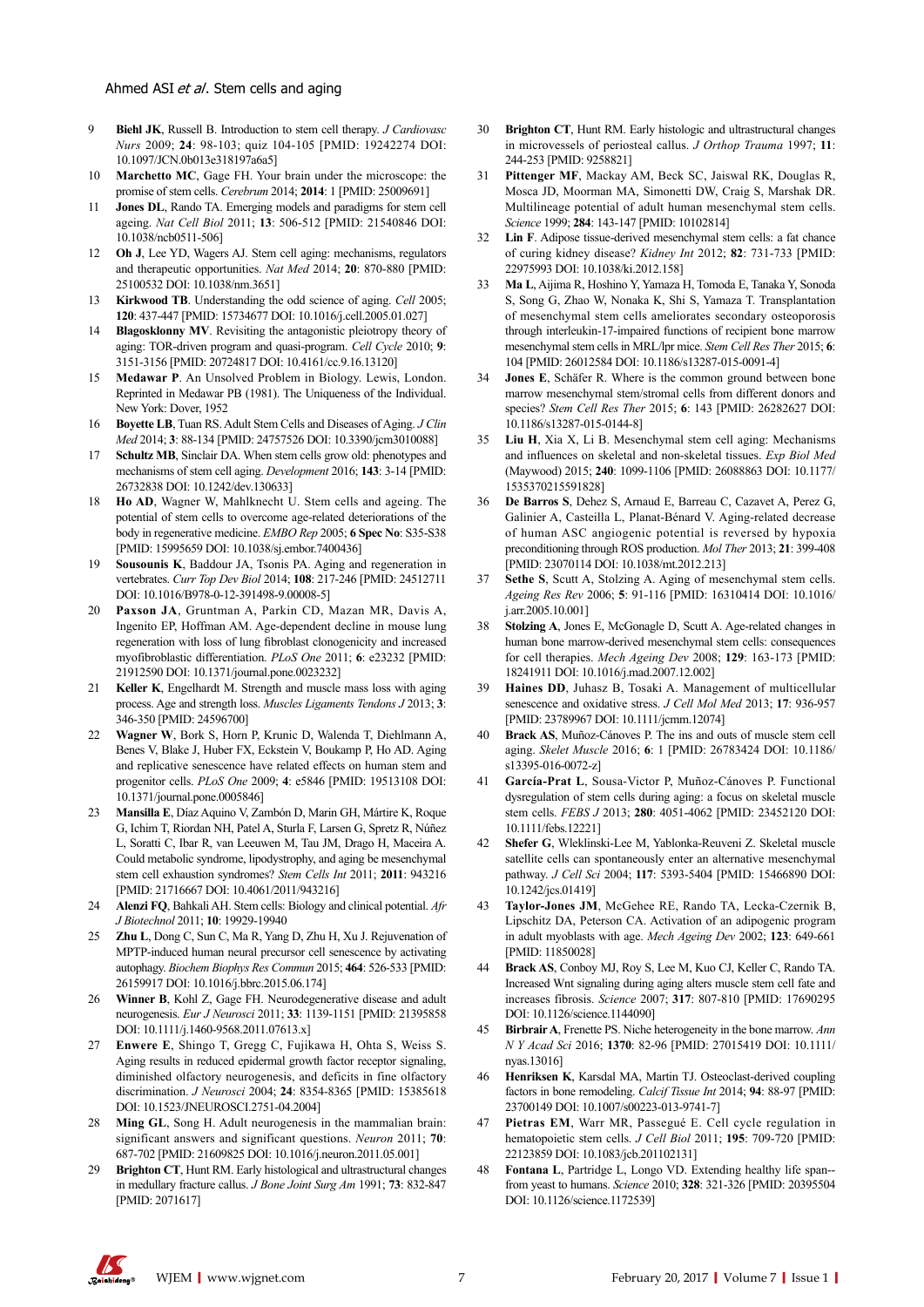- 49 **Abdelmagid SA**, Clarke SE, Roke K, Nielsen DE, Badawi A, El-Sohemy A, Mutch DM, Ma DW. Ethnicity, sex, FADS genetic variation, and hormonal contraceptive use influence delta-5- and delta-6-desaturase indices and plasma docosahexaenoic acid concentration in young Canadian adults: a cross-sectional study. *Nutr Metab* (Lond) 2015; **12**: 14 [PMID: 25914723 DOI: 10.1186/s12986-015-0010-9]
- Benayoun BA, Pollina EA, Brunet A. Epigenetic regulation of ageing: linking environmental inputs to genomic stability. *Nat Rev Mol Cell Biol* 2015; **16**: 593-610 [PMID: 26373265 DOI: 10.1038/nrm4048]
- Sui BD, Hu CH, Zheng CX, Jin Y. Microenvironmental Views on Mesenchymal Stem Cell Differentiation in Aging. *J Dent Res* 2016; **pii**: 0022034516653589 [PMID: 27302881 DOI: 10.1177/002203451 6653589]
- 52 **Kfoury Y**, Scadden DT. Mesenchymal cell contributions to the stem cell niche. *Cell Stem Cell* 2015; **16**: 239-253 [PMID: 25748931 DOI: 10.1016/j.stem.2015.02.019]
- 53 **Li CY**, Wu XY, Tong JB, Yang XX, Zhao JL, Zheng QF, Zhao GB, Ma ZJ. Comparative analysis of human mesenchymal stem cells from bone marrow and adipose tissue under xeno-free conditions for cell therapy. *Stem Cell Res Ther* 2015; **6**: 55 [PMID: 25884704 DOI: 10.1186/s13287-015-0066-5]
- 54 **Anisimov VN**, Bartke A. The key role of growth hormone-insulin-IGF-1 signaling in aging and cancer. *Crit Rev Oncol Hematol* 2013; **87**: 201-223 [PMID: 23434537 DOI: 10.1016/j.critrevonc.2013.01.00 5]
- 55 **Straub RH**, Cutolo M, Zietz B, Schölmerich J. The process of aging changes the interplay of the immune, endocrine and nervous systems. *Mech Ageing Dev* 2001; **122**: 1591-1611 [PMID: 11511399]
- 56 **Emmerson E**, Hardman MJ. The role of estrogen deficiency in skin ageing and wound healing. *Biogerontology* 2012; **13**: 3-20 [PMID: 21369728 DOI: 10.1007/s10522-011-9322-y]
- 57 **Liao L**, Yang X, Su X, Hu C, Zhu X, Yang N, Chen X, Shi S, Shi S, Jin Y. Redundant miR-3077-5p and miR-705 mediate the shift of mesenchymal stem cell lineage commitment to adipocyte in osteoporosis bone marrow. *Cell Death Dis* 2013; **4**: e600 [PMID: 23598412 DOI: 10.1038/cddis.2013.130]
- 58 **Abdelmagid SM**, Barbe MF, Safadi FF. Role of inflammation in the aging bones. *Life Sci* 2015; **123**: 25-34 [PMID: 25510309 DOI: 10.1016/j.lfs.2014.11.011]
- 59 **Pawelec G**, Goldeck D, Derhovanessian E. Inflammation, ageing and chronic disease. *Curr Opin Immunol* 2014; **29**: 23-28 [PMID: 24762450 DOI: 10.1016/j.coi.2014.03.007]
- 60 **Lombard DB**, Chua KF, Mostoslavsky R, Franco S, Gostissa M, Alt FW. DNA repair, genome stability, and aging. *Cell* 2005; **120**: 497-512 [PMID: 15734682 DOI: 10.1016/j.cell.2005.01.028]
- 61 **Navarro S**, Meza NW, Quintana-Bustamante O, Casado JA, Jacome A, McAllister K, Puerto S, Surrallés J, Segovia JC, Bueren JA. Hematopoietic dysfunction in a mouse model for Fanconi anemia group D1. *Mol Ther* 2006; **14**: 525-535 [PMID: 16859999 DOI: 10.1016/j.ymthe.2006.05.018]
- 62 **Reese JS**, Liu L, Gerson SL. Repopulating defect of mismatch repairdeficient hematopoietic stem cells. *Blood* 2003; **102**: 1626-1633 [PMID: 12730104 DOI: 10.1182/blood-2002-10-3035]
- 63 **Prasher JM**, Lalai AS, Heijmans-Antonissen C, Ploemacher RE, Hoeijmakers JH, Touw IP, Niedernhofer LJ. Reduced hematopoietic reserves in DNA interstrand crosslink repair-deficient Ercc1-/- mice. *EMBO J* 2005; **24**: 861-871 [PMID: 15692571 DOI: 10.1038/ si.emboj.76005421
- 64 **Moehrle BM**, Geiger H. Aging of hematopoietic stem cells: DNA damage and mutations? *Exp Hematol* 2016; **44**: 895-901 [PMID: 27402537 DOI: 10.1016/j.exphem.2016.06.253]
- 65 **Beerman I**, Seita J, Inlay MA, Weissman IL, Rossi DJ. Quiescent hematopoietic stem cells accumulate DNA damage during aging that is repaired upon entry into cell cycle. *Cell Stem Cell* 2014; **15**: 37-50 [PMID: 24813857 DOI: 10.1016/j.stem.2014.04.016]
- 66 **Rübe CE**, Fricke A, Widmann TA, Fürst T, Madry H, Pfreundschuh M, Rübe C. Accumulation of DNA damage in hematopoietic stem and progenitor cells during human aging. *PLoS One* 2011; **6**: e17487 [PMID: 21408175 DOI: 10.1371/journal.pone.0017487]
- 67 **Sinha M**, Jang YC, Oh J, Khong D, Wu EY, Manohar R, Miller C,

Regalado SG, Loffredo FS, Pancoast JR, Hirshman MF, Lebowitz J, Shadrach JL, Cerletti M, Kim MJ, Serwold T, Goodyear LJ, Rosner B, Lee RT, Wagers AJ. Restoring systemic GDF11 levels reverses age-related dysfunction in mouse skeletal muscle. *Science* 2014; **344**: 649-652 [PMID: 24797481 DOI: 10.1126/science.1251152]

- 68 **Schumacher B**, Garinis GA, Hoeijmakers JH. Age to survive: DNA damage and aging. *Trends Genet* 2008; **24**: 77-85 [PMID: 18192065 DOI: 10.1016/j.tig.2007.11.004]
- 69 **Shammas MA**. Telomeres, lifestyle, cancer, and aging. *Curr Opin Clin Nutr Metab Care* 2011; **14**: 28-34 [PMID: 21102320 DOI: 10.1097/MCO.0b013e32834121b1]
- 70 **Bonab MM**, Alimoghaddam K, Talebian F, Ghaffari SH, Ghavamzadeh A, Nikbin B. Aging of mesenchymal stem cell in vitro. *BMC Cell Biol* 2006; **7**: 14 [PMID: 16529651 DOI: 10.1186/14 71-2121-7-14]
- 71 **Ferrón SR**, Marqués-Torrejón MA, Mira H, Flores I, Taylor K, Blasco MA, Fariñas I. Telomere shortening in neural stem cells disrupts neuronal differentiation and neuritogenesis. *J Neurosci* 2009; **29**: 14394-14407 [PMID: 19923274 DOI: 10.1523/JNEUROSCI. 3836-09.2009]
- 72 **Flores I**, Canela A, Vera E, Tejera A, Cotsarelis G, Blasco MA. The longest telomeres: a general signature of adult stem cell compartments. *Genes Dev* 2008; **22**: 654-667 [PMID: 18283121 DOI: 10.1101/ gad.451008]
- 73 **Wu X**, Amos CI, Zhu Y, Zhao H, Grossman BH, Shay JW, Luo S, Hong WK, Spitz MR. Telomere dysfunction: a potential cancer predisposition factor. *J Natl Cancer Inst* 2003; **95**: 1211-1218 [PMID: 12928346]
- McGrath M, Wong JY, Michaud D, Hunter DJ, De Vivo I. Telomere length, cigarette smoking, and bladder cancer risk in men and women. *Cancer Epidemiol Biomarkers Prev* 2007; **16**: 815-819 [PMID: 17416776 DOI: 10.1158/1055-9965.EPI-06-0961]
- Fitzpatrick AL, Kronmal RA, Gardner JP, Psaty BM, Jenny NS, Tracy RP, Walston J, Kimura M, Aviv A. Leukocyte telomere length and cardiovascular disease in the cardiovascular health study. *Am J Epidemiol* 2007; **165**: 14-21 [PMID: 17043079 DOI: 10.1093/aje/ kwj346]
- 76 **Brouilette SW**, Moore JS, McMahon AD, Thompson JR, Ford I, Shepherd J, Packard CJ, Samani NJ. Telomere length, risk of coronary heart disease, and statin treatment in the West of Scotland Primary Prevention Study: a nested case-control study. *Lancet* 2007; **369**: 107-114 [PMID: 17223473 DOI: 10.1016/S0140-6736(07)60071-3]
- 77 **Zee RY**, Michaud SE, Germer S, Ridker PM. Association of shorter mean telomere length with risk of incident myocardial infarction: a prospective, nested case-control approach. *Clin Chim Acta* 2009; **403**: 139-141 [PMID: 19217888 DOI: 10.1016/j.cca.2009.02.004]
- van der Harst P, van der Steege G, de Boer RA, Voors AA, Hall AS, Mulder MJ, van Gilst WH, van Veldhuisen DJ. Telomere length of circulating leukocytes is decreased in patients with chronic heart failure. *J Am Coll Cardiol* 2007; **49**: 1459-1464 [PMID: 17397675 DOI: 10.1016/j.jacc.2007.01.027]
- 79 **Sampson MJ**, Winterbone MS, Hughes JC, Dozio N, Hughes DA. Monocyte telomere shortening and oxidative DNA damage in type 2 diabetes. *Diabetes Care* 2006; **29**: 283-289 [PMID: 16443874]
- Valdes AM, Richards JB, Gardner JP, Swaminathan R, Kimura M, Xiaobin L, Aviv A, Spector TD. Telomere length in leukocytes correlates with bone mineral density and is shorter in women with osteoporosis. *Osteoporos Int* 2007; **18**: 1203-1210 [PMID: 17347788 DOI: 10.1007/s00198-007-0357-5]
- 81 **Ju Z**, Jiang H, Jaworski M, Rathinam C, Gompf A, Klein C, Trumpp A, Rudolph KL. Telomere dysfunction induces environmental alterations limiting hematopoietic stem cell function and engraftment. *Nat Med* 2007; **13**: 742-747 [PMID: 17486088 DOI: 10.1038/nm1578]
- 82 **Lee HW**, Blasco MA, Gottlieb GJ, Horner JW, Greider CW, DePinho RA. Essential role of mouse telomerase in highly proliferative organs. *Nature* 1998; **392**: 569-574 [PMID: 9560153 DOI: 10.1038/33345]
- 83 **Kujoth GC**, Hiona A, Pugh TD, Someya S, Panzer K, Wohlgemuth SE, Hofer T, Seo AY, Sullivan R, Jobling WA, Morrow JD, Van Remmen H, Sedivy JM, Yamasoba T, Tanokura M, Weindruch R, Leeuwenburgh C, Prolla TA. Mitochondrial DNA mutations, oxidative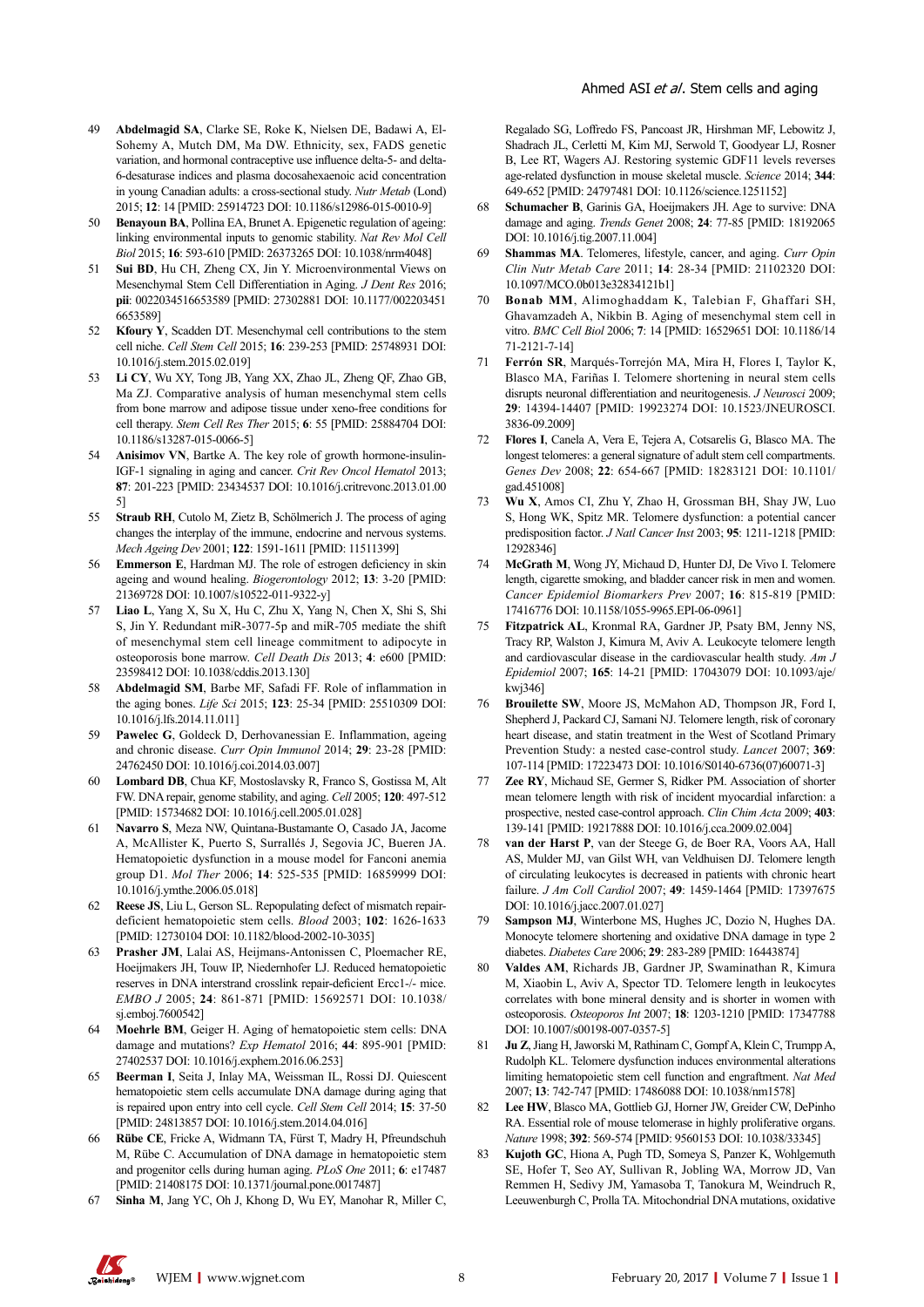stress, and apoptosis in mammalian aging. *Science* 2005; **309**: 481-484 [PMID: 16020738 DOI: 10.1126/science.1112125]

- 84 **Bratic A**, Larsson NG. The role of mitochondria in aging. *J Clin Invest* 2013; **123**: 951-957 [PMID: 23454757 DOI: 10.1172/JCI64125]
- 85 **Taylor RW**, Barron MJ, Borthwick GM, Gospel A, Chinnery PF, Samuels DC, Taylor GA, Plusa SM, Needham SJ, Greaves LC, Kirkwood TB, Turnbull DM. Mitochondrial DNA mutations in human colonic crypt stem cells. *J Clin Invest* 2003; **112**: 1351-1360 [PMID: 14597761 DOI: 10.1172/JCI19435]
- 86 **McDonald SA**, Greaves LC, Gutierrez-Gonzalez L, Rodriguez-Justo M, Deheragoda M, Leedham SJ, Taylor RW, Lee CY, Preston SL, Lovell M, Hunt T, Elia G, Oukrif D, Harrison R, Novelli MR, Mitchell I, Stoker DL, Turnbull DM, Jankowski JA, Wright NA. Mechanisms of field cancerization in the human stomach: the expansion and spread of mutated gastric stem cells. *Gastroenterology* 2008; **134**: 500-510 [PMID: 18242216 DOI: 10.1053/j.gastro.2007.11.035]
- 87 **Fellous TG**, Islam S, Tadrous PJ, Elia G, Kocher HM, Bhattacharya S, Mears L, Turnbull DM, Taylor RW, Greaves LC, Chinnery PF, Taylor G, McDonald SA, Wright NA, Alison MR. Locating the stem cell niche and tracing hepatocyte lineages in human liver. *Hepatology* 2009; **49**: 1655-1663 [PMID: 19309719 DOI: 10.1002/hep.22791]
- 88 **Miquel J**, Economos AC, Fleming J, Johnson JE. Mitochondrial role in cell aging. *Exp Gerontol* 1980; **15**: 575-591 [PMID: 7009178]
- 89 **Pervaiz S**, Taneja R, Ghaffari S. Oxidative stress regulation of stem and progenitor cells. *Antioxid Redox Signal* 2009; **11**: 2777-2789 [PMID: 19650689 DOI: 10.1089/ars.2009.2804]
- 90 **Bonawitz ND**, Chatenay-Lapointe M, Pan Y, Shadel GS. Reduced TOR signaling extends chronological life span via increased respiration and upregulation of mitochondrial gene expression. *Cell Metab* 2007; **5**: 265-277 [PMID: 17403371 DOI: 10.1016/j.cmet.2007.02.009]
- 91 **Choi CS**, Befroy DE, Codella R, Kim S, Reznick RM, Hwang YJ, Liu ZX, Lee HY, Distefano A, Samuel VT, Zhang D, Cline GW, Handschin C, Lin J, Petersen KF, Spiegelman BM, Shulman GI. Paradoxical effects of increased expression of PGC-1alpha on muscle mitochondrial function and insulin-stimulated muscle glucose metabolism. *Proc Natl Acad Sci USA* 2008; **105**: 19926-19931 [PMID: 19066218 DOI: 10.1073/pnas.0810339105]
- 92 **Jaenisch R**, Bird A. Epigenetic regulation of gene expression: how the genome integrates intrinsic and environmental signals. *Nat Genet* 2003; **33** Suppl: 245-254 [PMID: 12610534 DOI: 10.1038/ng1089]
- 93 **Vaquero A**, Loyola A, Reinberg D. The constantly changing face of chromatin. *Sci Aging Knowledge Environ* 2003; **2003**: RE4 [PMID: 12844523]
- 94 **Ma DK**, Marchetto MC, Guo JU, Ming GL, Gage FH, Song H. Epigenetic choreographers of neurogenesis in the adult mammalian brain. *Nat Neurosci* 2010; **13**: 1338-1344 [PMID: 20975758 DOI: 10.1038/nn.2672]
- 95 **Beerman I**, Rossi DJ. Epigenetic Control of Stem Cell Potential during Homeostasis, Aging, and Disease. *Cell Stem Cell* 2015; **16**: 613-625 [PMID: 26046761 DOI: 10.1016/j.stem.2015.05.009]
- 96 **Borrelli E**, Nestler EJ, Allis CD, Sassone-Corsi P. Decoding the epigenetic language of neuronal plasticity. *Neuron* 2008; **60**: 961-974 [PMID: 19109904 DOI: 10.1016/j.neuron.2008.10.012]
- 97 **Orkin SH**, Hochedlinger K. Chromatin connections to pluripotency and cellular reprogramming. *Cell* 2011; **145**: 835-850 [PMID: 21663790 DOI: 10.1016/j.cell.2011.05.019]
- 98 **Goodell MA**, Rando TA. Stem cells and healthy aging. *Science* 2015; **350**: 1199-1204 [PMID: 26785478 DOI: 10.1126/science.aab3388]
- 99 **Buscarlet M**, Tessier A, Provost S, Mollica L, Busque L. Human blood cell levels of 5-hydroxymethylcytosine (5hmC) decline with age, partly related to acquired mutations in TET2. *Exp Hematol* 2016; **44**: 1072-1084 [PMID: 27475703 DOI: 10.1016/j.exphem.2016.07.009]
- 100 **Beerman I**, Bock C, Garrison BS, Smith ZD, Gu H, Meissner A, Rossi DJ. Proliferation-dependent alterations of the DNA methylation landscape underlie hematopoietic stem cell aging. *Cell Stem Cell* 2013; **12**: 413-425 [PMID: 23415915 DOI: 10.1016/j.stem.2013.01.017]
- 101 **Sun D**, Luo M, Jeong M, Rodriguez B, Xia Z, Hannah R, Wang H, Le T, Faull KF, Chen R, Gu H, Bock C, Meissner A, Göttgens B, Darlington GJ, Li W, Goodell MA. Epigenomic profiling of young and aged HSCs reveals concerted changes during aging that reinforce self-

renewal. *Cell Stem Cell* 2014; **14**: 673-688 [PMID: 24792119 DOI: 10.1016/j.stem.2014.03.002]

- 102 **Shih AH**, Abdel-Wahab O, Patel JP, Levine RL. The role of mutations in epigenetic regulators in myeloid malignancies. *Nat Rev Cancer* 2012; **12**: 599-612 [PMID: 22898539 DOI: 10.1038/nrc3343]
- 103 **Zhou Y**, Kim J, Yuan X, Braun T. Epigenetic modifications of stem cells: a paradigm for the control of cardiac progenitor cells. *Circ Res* 2011; **109**: 1067-1081 [PMID: 21998298 DOI: 10.1161/ CIRCRESAHA.111.243709]
- 104 **García-Prat L**, Muñoz-Cánoves P. Aging, metabolism and stem cells: Spotlight on muscle stem cells. *Mol Cell Endocrinol* 2016; **pii**: S0303-7207(16)30315-X [PMID: 27531569 DOI: 10.1016/ j.mce.2016.08.021]
- 105 **Bartel DP**. MicroRNAs: target recognition and regulatory functions. *Cell* 2009; **136**: 215-233 [PMID: 19167326 DOI: 10.1016/j.cell.200 9.01.002]
- 106 **Ambros V**. The functions of animal microRNAs. *Nature* 2004; **431**: 350-355 [PMID: 15372042 DOI: 10.1038/nature02871]
- Xu F, Ahmed AS, Kang X, Hu G, Liu F, Zhang W, Zhou J. MicroRNA-15b/16 Attenuates Vascular Neointima Formation by Promoting the Contractile Phenotype of Vascular Smooth Muscle Through Targeting YAP. *Arterioscler Thromb Vasc Biol* 2015; **35**: 2145-2152 [PMID: 26293467 DOI: 10.1161/ATVBAHA.115.305748]
- 108 **Bartel DP**. MicroRNAs: genomics, biogenesis, mechanism, and function. *Cell* 2004; **116**: 281-297 [PMID: 14744438]
- 109 **Heinrich EM**, Dimmeler S. MicroRNAs and stem cells: control of pluripotency, reprogramming, and lineage commitment. *Circ Res* 2012; **110**: 1014-1022 [PMID: 22461365 DOI: 10.1161/CIRCRES AHA.111.243394]
- 110 **Gangaraju VK**, Lin H. MicroRNAs: key regulators of stem cells. *Nat Rev Mol Cell Biol* 2009; **10**: 116-125 [PMID: 19165214 DOI: 10.1038/nrm2621]
- 111 **Dimmeler S**, Losordo D. Stem cells review series: an introduction. *Circ Res* 2011; **109**: 907-909 [PMID: 21960723 DOI: 10.1161/CIRCR ESAHA.111.255570]
- 112 **Liu Y**, Liu W, Hu C, Xue Z, Wang G, Ding B, Luo H, Tang L, Kong X, Chen X, Liu N, Ding Y, Jin Y. MiR-17 modulates osteogenic differentiation through a coherent feed-forward loop in mesenchymal stem cells isolated from periodontal ligaments of patients with periodontitis. *Stem Cells* 2011; **29**: 1804-1816 [PMID: 21898695 DOI: 10.1002/stem.728]
- 113 **Jia J**, Feng X, Xu W, Yang S, Zhang Q, Liu X, Feng Y, Dai Z. MiR-17-5p modulates osteoblastic differentiation and cell proliferation by targeting SMAD7 in non-traumatic osteonecrosis. *Exp Mol Med* 2014; **46**: e107 [PMID: 25060766 DOI: 10.1038/emm.2014.43]
- 114 **Liu W**, Qi M, Konermann A, Zhang L, Jin F, Jin Y. The p53/miR-17/ Smurf1 pathway mediates skeletal deformities in an age-related model via inhibiting the function of mesenchymal stem cells. *Aging* (Albany NY) 2015; **7**: 205-218 [PMID: 25855145 DOI: 10.18632/ aging.100728]
- 115 **Houbaviy HB**, Murray MF, Sharp PA. Embryonic stem cell-specific MicroRNAs. *Dev Cell* 2003; **5**: 351-358 [PMID: 12919684 DOI: 10.1016/S1534-5807(03)00227-2]
- 116 **Bilsland AE**, Revie J, Keith W. MicroRNA and senescence: the senectome, integration and distributed control. *Crit Rev Oncog* 2013; **18**: 373-390 [PMID: 23614622 DOI: 10.1615/CritRev Oncog. 2013007197]
- 117 **Eggel A**, Wyss-Coray T. A revival of parabiosis in biomedical research. *Swiss Med Wkly* 2014; **144**: w13914 [PMID: 24496774 DOI: 10.4414/smw.2014.13914]
- 118 **Ruckh JM**, Zhao JW, Shadrach JL, van Wijngaarden P, Rao TN, Wagers AJ, Franklin RJ. Rejuvenation of regeneration in the aging central nervous system. *Cell Stem Cell* 2012; **10**: 96-103 [PMID: 22226359 DOI: 10.1016/j.stem.2011.11.019]
- 119 **Conboy IM**, Conboy MJ, Wagers AJ, Girma ER, Weissman IL, Rando TA. Rejuvenation of aged progenitor cells by exposure to a young systemic environment. *Nature* 2005; **433**: 760-764 [PMID: 15716955 DOI: 10.1038/nature03260]
- 120 **Egerman MA**, Cadena SM, Gilbert JA, Meyer A, Nelson HN, Swalley SE, Mallozzi C, Jacobi C, Jennings LL, Clay I, Laurent G,

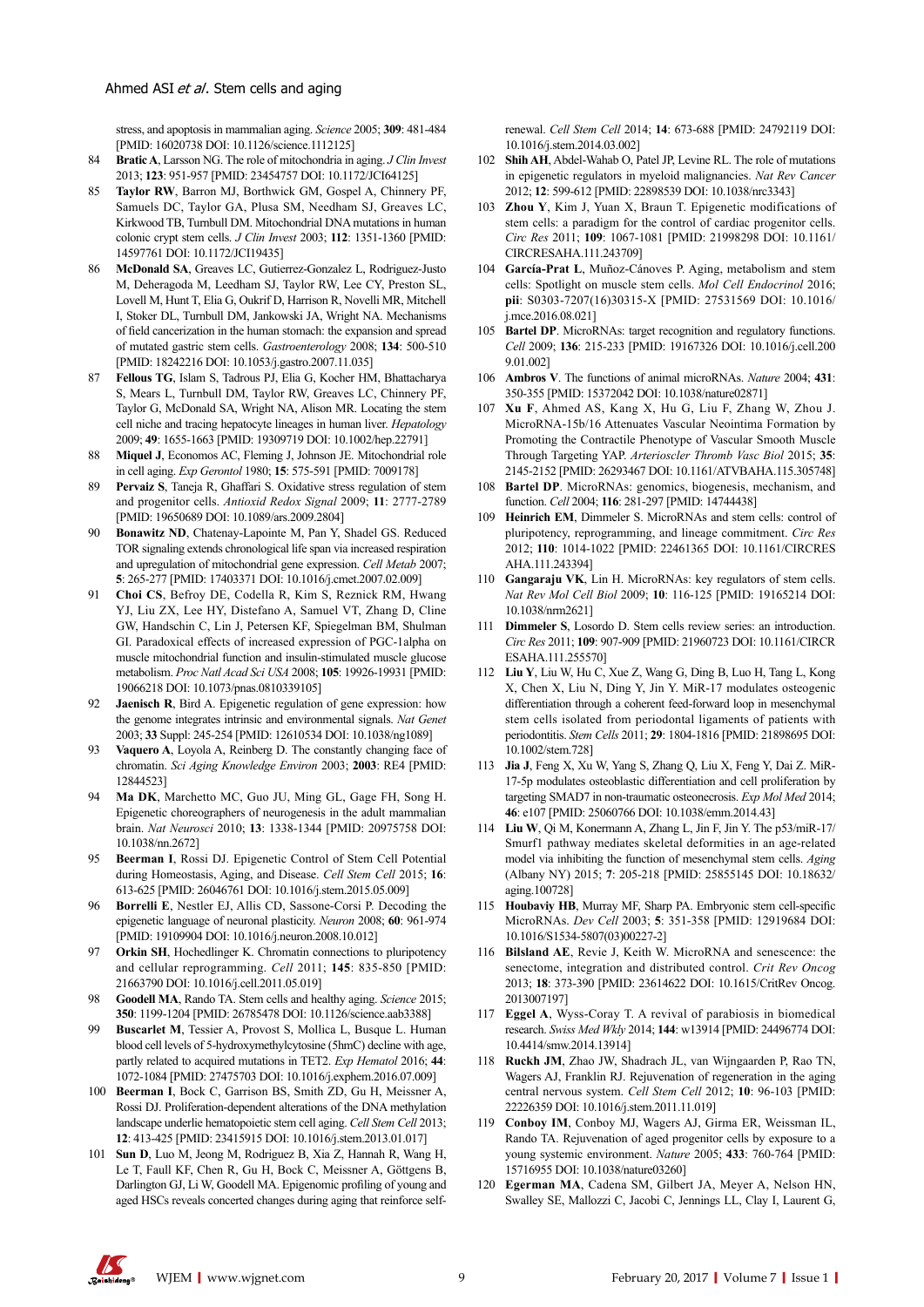Ma S, Brachat S, Lach-Trifilieff E, Shavlakadze T, Trendelenburg AU, Brack AS, Glass DJ. GDF11 Increases with Age and Inhibits Skeletal Muscle Regeneration. *Cell Metab* 2015; **22**: 164-174 [PMID: 26001423 DOI: 10.1016/j.cmet.2015.05.010]

- 121 **De Cecco M**, Criscione SW, Peterson AL, Neretti N, Sedivy JM, Kreiling JA. Transposable elements become active and mobile in the genomes of aging mammalian somatic tissues. *Aging* (Albany NY) 2013; **5**: 867-883 [PMID: 24323947 DOI: 10.18632/aging.100621]
- 122 **St Laurent G**, Hammell N, McCaffrey TA. A LINE-1 component to human aging: do LINE elements exact a longevity cost for evolutionary advantage? *Mech Ageing Dev* 2010; **131**: 299-305 [PMID: 20346965 DOI: 10.1016/j.mad.2010.03.008]
- 123 **Van Meter M**, Kashyap M, Rezazadeh S, Geneva AJ, Morello TD, Seluanov A, Gorbunova V. SIRT6 represses LINE1 retrotransposons by ribosylating KAP1 but this repression fails with stress and age. *Nat Commun* 2014; **5**: 5011 [PMID: 25247314 DOI: 10.1038/ncomms6011]
- 124 **Coufal NG**, Garcia-Perez JL, Peng GE, Yeo GW, Mu Y, Lovci MT, Morell M, O'Shea KS, Moran JV, Gage FH. L1 retrotransposition in human neural progenitor cells. *Nature* 2009; **460**: 1127-1131 [PMID: 19657334 DOI: 10.1038/nature08248]
- 125 **Scheibye-Knudsen M**, Mitchell SJ, Fang EF, Iyama T, Ward T, Wang J, Dunn CA, Singh N, Veith S, Hasan-Olive MM, Mangerich A, Wilson MA, Mattson MP, Bergersen LH, Cogger VC, Warren A, Le Couteur DG, Moaddel R, Wilson DM, Croteau DL, de Cabo R, Bohr VA. A high-fat diet and NAD(+) activate Sirt1 to rescue premature aging in cockayne syndrome. *Cell Metab* 2014; **20**: 840-855 [PMID: 25440059 DOI: 10.1016/j.cmet.2014.10.005]
- 126 **Braidy N**, Jayasena T, Poljak A, Sachdev PS. Sirtuins in cognitive ageing and Alzheimer's disease. *Curr Opin Psychiatry* 2012; **25**: 226-230 [PMID: 22327552 DOI: 10.1097/YCO.0b013e32835112c1]
- 127 **Goodier JL**. Restricting retrotransposons: a review. *Mob DNA* 2016; **7**: 16 [PMID: 27525044 DOI: 10.1186/s13100-016-0070-z]
- 128 **Singh VK**, Kalsan M, Kumar N, Saini A, Chandra R. Induced pluripotent stem cells: applications in regenerative medicine, disease modeling, and drug discovery. *Front Cell Dev Biol* 2015; **3**: 2 [PMID: 25699255 DOI: 10.3389/fcell.2015.00002]
- 129 **Freije JM**, López-Otín C. Reprogramming aging and progeria. *Curr*

*Opin Cell Biol* 2012; **24**: 757-764 [PMID: 22959961 DOI: 10.1016/ j.ceb.2012.08.009]

- 130 **Liu GH**, Barkho BZ, Ruiz S, Diep D, Qu J, Yang SL, Panopoulos AD, Suzuki K, Kurian L, Walsh C, Thompson J, Boue S, Fung HL, Sancho-Martinez I, Zhang K, Yates J, Izpisua Belmonte JC. Recapitulation of premature ageing with iPSCs from Hutchinson-Gilford progeria syndrome. *Nature* 2011; **472**: 221-225 [PMID: 21346760 DOI: 10.1038/nature09879]
- 131 **Gordon LB**, Rothman FG, López-Otín C, Misteli T. Progeria: a paradigm for translational medicine. *Cell* 2014; **156**: 400-407 [PMID: 24485450 DOI: 10.1016/j.cell.2013.12.028]
- 132 **Miller JD**, Ganat YM, Kishinevsky S, Bowman RL, Liu B, Tu EY, Mandal PK, Vera E, Shim JW, Kriks S, Taldone T, Fusaki N, Tomishima MJ, Krainc D, Milner TA, Rossi DJ, Studer L. Human iPSC-based modeling of late-onset disease via progerin-induced aging. *Cell Stem Cell* 2013; **13**: 691-705 [PMID: 24315443 DOI: 10.1016/ j.stem.2013.11.006]
- 133 **Ramunas J**, Yakubov E, Brady JJ, Corbel SY, Holbrook C, Brandt M, Stein J, Santiago JG, Cooke JP, Blau HM. Transient delivery of modified mRNA encoding TERT rapidly extends telomeres in human cells. *FASEB J* 2015; **29**: 1930-1939 [PMID: 25614443 DOI: 10.1096/ fj.14-259531]
- 134 **Jaskelioff M**, Muller FL, Paik JH, Thomas E, Jiang S, Adams AC, Sahin E, Kost-Alimova M, Protopopov A, Cadiñanos J, Horner JW, Maratos-Flier E, Depinho RA. Telomerase reactivation reverses tissue degeneration in aged telomerase-deficient mice. *Nature* 2011; **469**: 102-106 [PMID: 21113150 DOI: 10.1038/nature09603]
- 135 **Bernardes de Jesus B**, Schneeberger K, Vera E, Tejera A, Harley CB, Blasco MA. The telomerase activator TA-65 elongates short telomeres and increases health span of adult/old mice without increasing cancer incidence. *Aging Cell* 2011; **10**: 604-621 [PMID: 21426483 DOI: 10.1111/j.1474-9726.2011.00700.x]
- 136 **Bernardes de Jesus B**, Vera E, Schneeberger K, Tejera AM, Ayuso E, Bosch F, Blasco MA. Telomerase gene therapy in adult and old mice delays aging and increases longevity without increasing cancer. *EMBO Mol Med* 2012; **4**: 691-704 [PMID: 22585399 DOI: 10.1002/ emmm.201200245]

**P- Reviewer**: Jun Y, Kiselev SL, Zaminy A **S- Editor**: Ji FF **L- Editor**: A **E- Editor**: Lu YJ